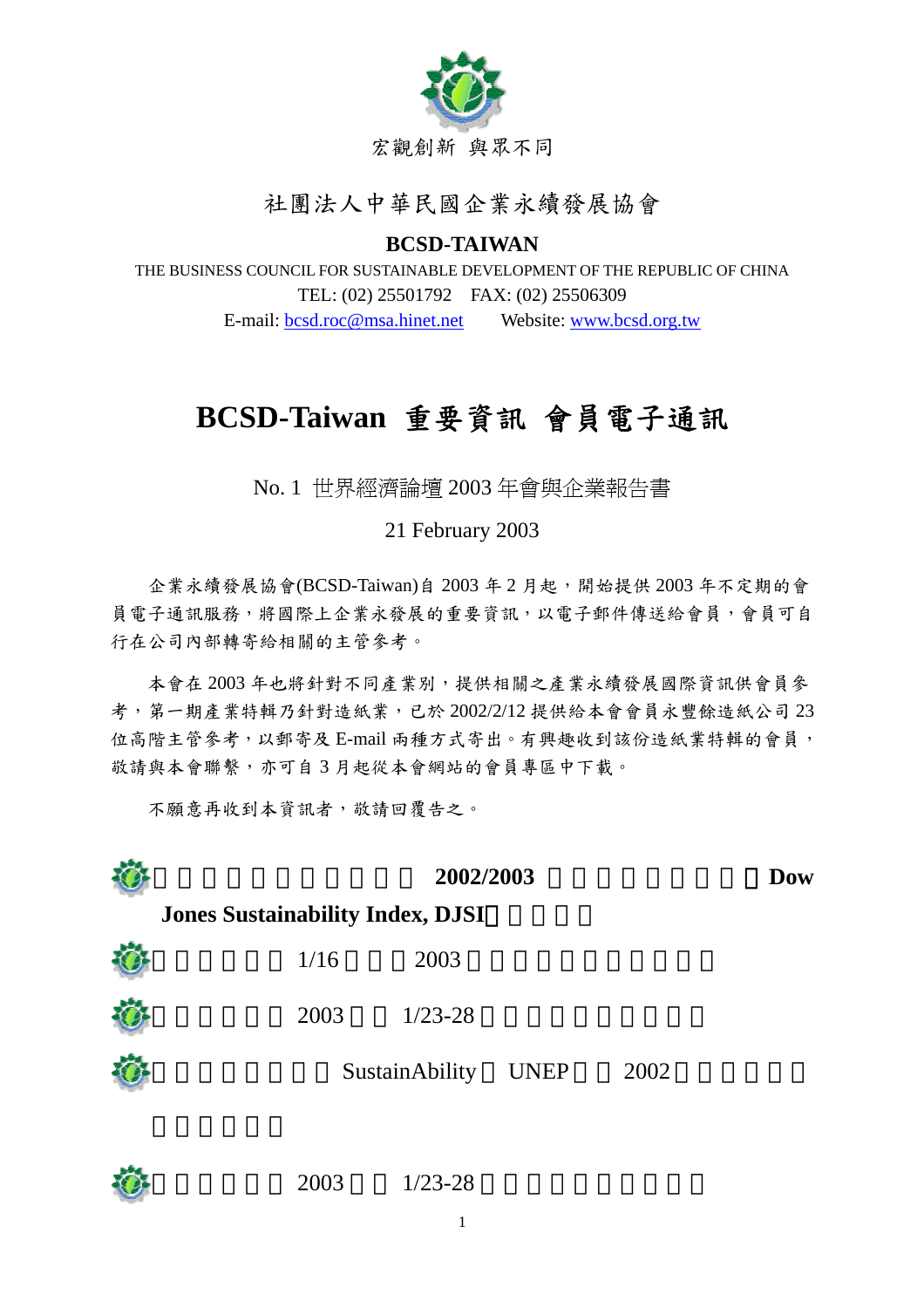





## 台積電和茂矽持續獲選為 **2002/2003** 年道瓊永續性指數(**Dow**

# **Jones Sustainability Index, DJSI**

美國道瓊指數、STOXX 有限公司及瑞士 SAM 集團聯合於 2002年9月4日,公佈 最新的道瓊永續性指數(DJSI) 2002/2003 年的成分股名單,共列舉了道瓊上市 2500 家公 司中評選出的 309 家公司。這些成分股來自 23 個國家,將自 2002 年 9 月 23 日起生效。

2002 年道瓊評選 2500 家上市公司每個產業永續發展績優前 10﹪的企業,全球將有 40 家資產公司會以此份名單作為其選擇投資標的之依據,管理的資金達 20 億歐元。

| <b>NAME</b>                              | <b>MARKET SECTOR</b>          | <b>COUNTRY</b> |  |
|------------------------------------------|-------------------------------|----------------|--|
| <b>Volkswagen AG</b>                     | Automobiles                   | Germany        |  |
| <b>Westpac Banking Corp.</b>             | <b>Banks</b>                  | Australia      |  |
| Dofasco Inc.                             | <b>Basic Resources</b>        | Canada         |  |
| E.I. DuPont de Nemours & Co.             | Chemicals                     | <b>USA</b>     |  |
| Lafarge S.A.                             | Construction                  | France         |  |
| Teijin Ltd.                              | Cyclical Goods & Services     | Japan          |  |
| The Royal Dutch/Shell Group of companies | Energy                        | Netherlands/UK |  |
| Lend Lease Corp. Ltd.                    | <b>Financial Services</b>     | Australia      |  |
| Unilever                                 | Food & Beverage               | Netherlands/UK |  |
| Novozymes A/S                            | Healthcare                    | Denmark        |  |
| Minnesota Mining & Manufacturing Co.     | Industrial Goods & Services   | <b>USA</b>     |  |
| <b>Swiss Reinsurance</b>                 | Insurance                     | Switzerland    |  |
| <b>Pearson PLC</b>                       | Media                         | <b>UK</b>      |  |
| Procter & Gamble Co.                     | Non-cyclical Goods & Services | <b>USA</b>     |  |
| <b>Marks &amp; Spencer PLC</b>           | Retail                        | UK             |  |
| Intel Corp.                              | Technology                    | <b>USA</b>     |  |

2002/200 的成分股中,各產業表現排名第一的企業如下表: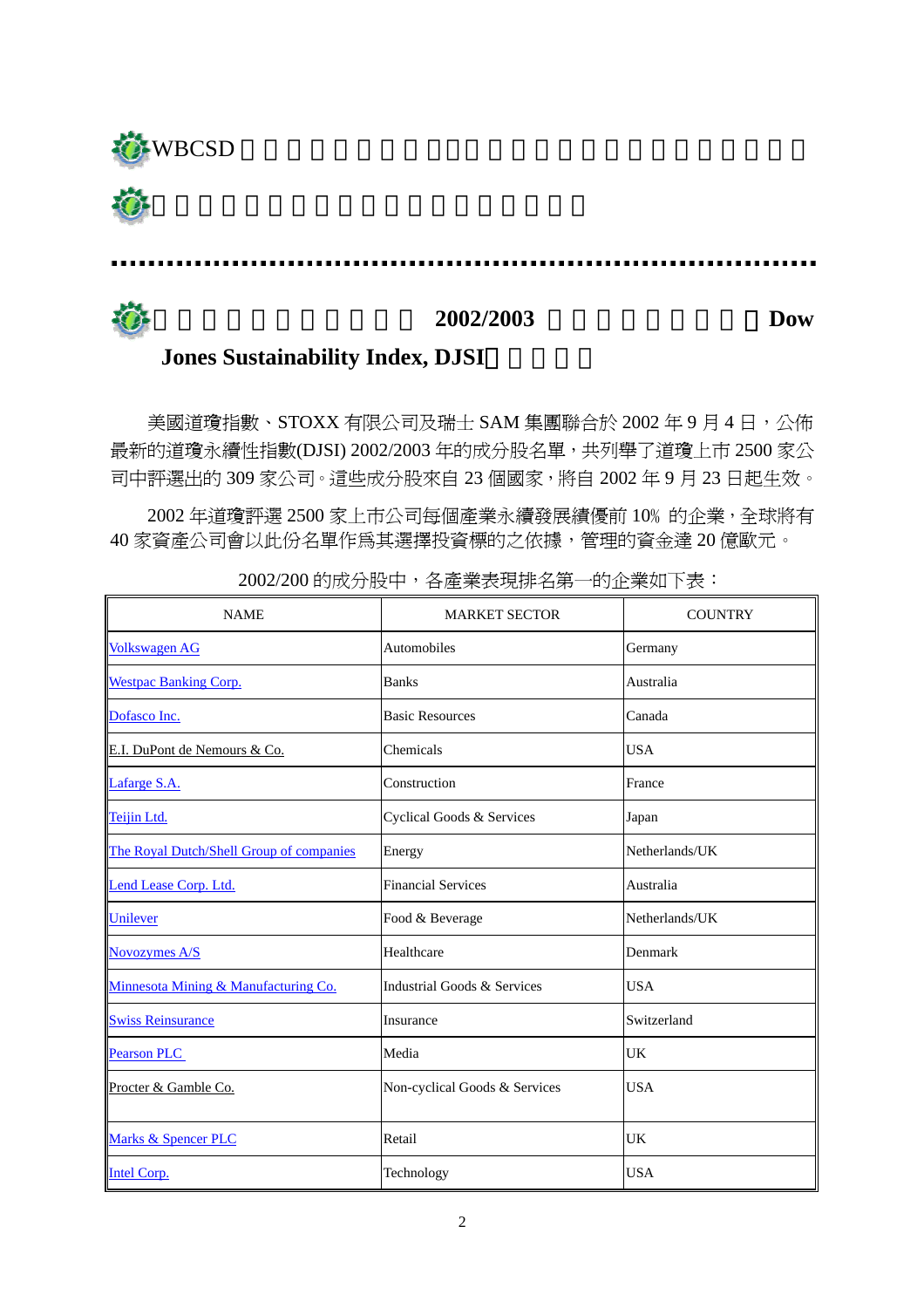| <b>BT</b> Group Plc     | <b>Telecommunications</b> | 'UK       |
|-------------------------|---------------------------|-----------|
| <b>Severn Trent Plc</b> | <b>Utilities</b>          | <b>UK</b> |

全球獲選為 2002/2003 年道瓊永續性指數組成公司的 309 家績優企業各國家數分佈 如下表:(括號內為 2001/2002 年的家數)

| 澳洲  | 13  | (11)              | 香港   |    | (3)                 | 西班牙 |        | (5)  |
|-----|-----|-------------------|------|----|---------------------|-----|--------|------|
| 比利時 |     | (5)               | 愛爾蘭  | ∠  | (2)                 | 瑞典  | 11     | (12) |
| 巴西  | 4   | (4)               | 義大利  |    | $\scriptstyle{(1)}$ | 瑞士  | 12     | (13) |
| 加拿大 | . 7 | (16)              | 日本   | 37 | (31)                | 台灣  | ി<br>∠ | (2)  |
| 智利  |     | $\left(1\right)$  | 馬來西亞 | ∠  | (3)                 | 英國  | 64     | (55) |
| 丹麥  | O   | (5)               | 荷蘭   | 19 | (9)                 | 美國  | 61     | (73) |
| 芬蘭  | O   | (5)               | 挪威   |    | (3)                 |     |        |      |
| 法國  | 15  | (11)              | 葡萄牙  |    | (1)                 |     |        |      |
| 德國  | 24  | (28)              | 新加坡  |    | $\scriptstyle{(1)}$ |     |        |      |
| 希臘  |     | $\left( 1\right)$ | 南非   |    | $\left( 4\right)$   |     |        |      |

我國入選的二家公司仍然是台積電與茂矽 (Mosel Vitelic Inc), 截至 11 月 30 日止, 台積電佔整個道瓊永續性指數的權重為 0.438﹪,茂矽則佔 0.009﹪。權重排名前 10 家 企業,分別為花旗集團(4.02%)、Pfizer(3.93%)、Johnson & Johnson (3.415%)、BP (2.948%)、Intel(2.801%)、Vodafone(2.606%)、GlaxoSmithkline(2.285%)、HSBC Holding (2.259%)、P&G(1.198%)、Novartis(1.981%),權重超過 0.5﹪的跨國公司有 51 家。 相關詳細資訊,可查詢網址: [http://www.sustainability-indexes.com/djsi\\_world/](http://www.sustainability-indexes.com/djsi_world/)

#### 道瓊如何看公司的永續性?

所謂公司的永續性 (Corporate Sustainability) 是一種企業經營的方法,藉由掌握商 機與管理來自經濟、環境與社會發展的風險,爲公司創造長期的股東價值。能夠成爲公 司永續性的領先企業者,意謂著能藉由推動適當的策略與管理,來掌握市場對於永續性 產品與服務的需求潛力,同時能成功的降低與避免和永續性有關的成本及風險。

一家企業的策略與管理之品質,以及其處理源自經濟、環境和社會發展之機會與風 險的績效,可以予以量化,並基於投資目的,用來作為辨識和評選的依據。

 一家在永續性上領先的公司,在下列諸多領域可以展現出其因應全球性與個別產業 挑戰的能力,包括:

#### 策略

 把長期性在經濟、環境和社會面的考量,整合到公司的商業策略中,並能保持全球 競爭力與品牌信譽。

#### 財務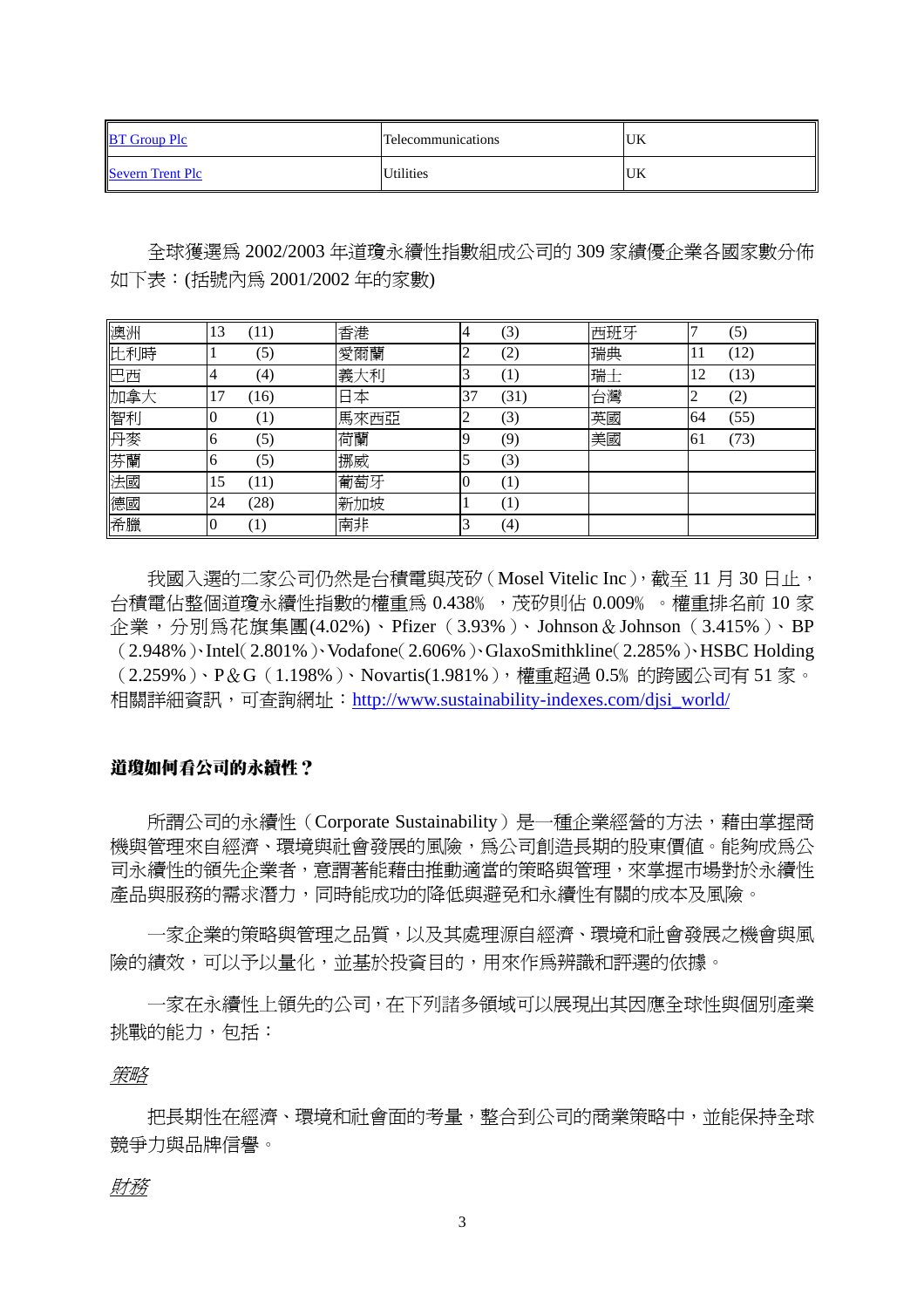符合股東對於健全的財務回收、長程的經濟成長、開放的溝通、與透明的財務會計 等要求。

#### 客戶與產品

能夠藉由在客戶關係管理,從科技與系統進行產品與服務的創新等領域的投資,使 財務、自然與社會資源的長期使用更有效率,來提高客戶的忠誠度。

#### 治理與利害關係人

在公司治理和利害關係人的參與上,採取最高的標準,包括公司和營運規範與公開 的報告。

人力

藉由最佳的組織學習、知識管理和利潤分享制度,來管理人力資源,以維持最好的 產能與員工滿意度。



1. 我們呼應並認同世界企業永續發展委員會(World Business Council for Sustainable Development,簡稱 WBCSD)與「企業因應永續發展行動聯盟」(Business Action for Sustainable Development,簡稱 BASD)在約翰尼斯堡世界永續發展高峰會所提出的企 業永續發展行動宣言,以追求經濟、環境、與社會等永續發展的三贏局面。

我們已認知到永續性(Sustainability)意謂著商機與競爭優勢。 企業責任逐漸成為一種標準,我們預期會受到各界的評斷。 企業擔當(Accountability)將是一種義務,我們責無旁貸。 我們追求夥伴關係,因為這是邁向永續發展之路。

- 2. 企業已被視為是全球環境問題的一部份,更是尋求解決之道的重要部分。因此,我們 將持續落實本會成立之宗旨,結合企業力量,提倡及推動環境保護及資源管理之理念 及方法,以達成企業永續發展之目的並提高國人生活品質。
- 3. 我們將致力把永續發展的概念與實務,推廣給各行各業。
- 4. 我們將積極發展及引進創新之管理工具,協助會員企業追求生態效益(Eco-efficiency) 與清潔生產(Cleaner production),持續建立環保與經濟雙贏的成功企業案例。
- 5. 我們將鼓勵大企業透過供應鏈管理,扮演領導性的角色,引領我國中小企業共同邁向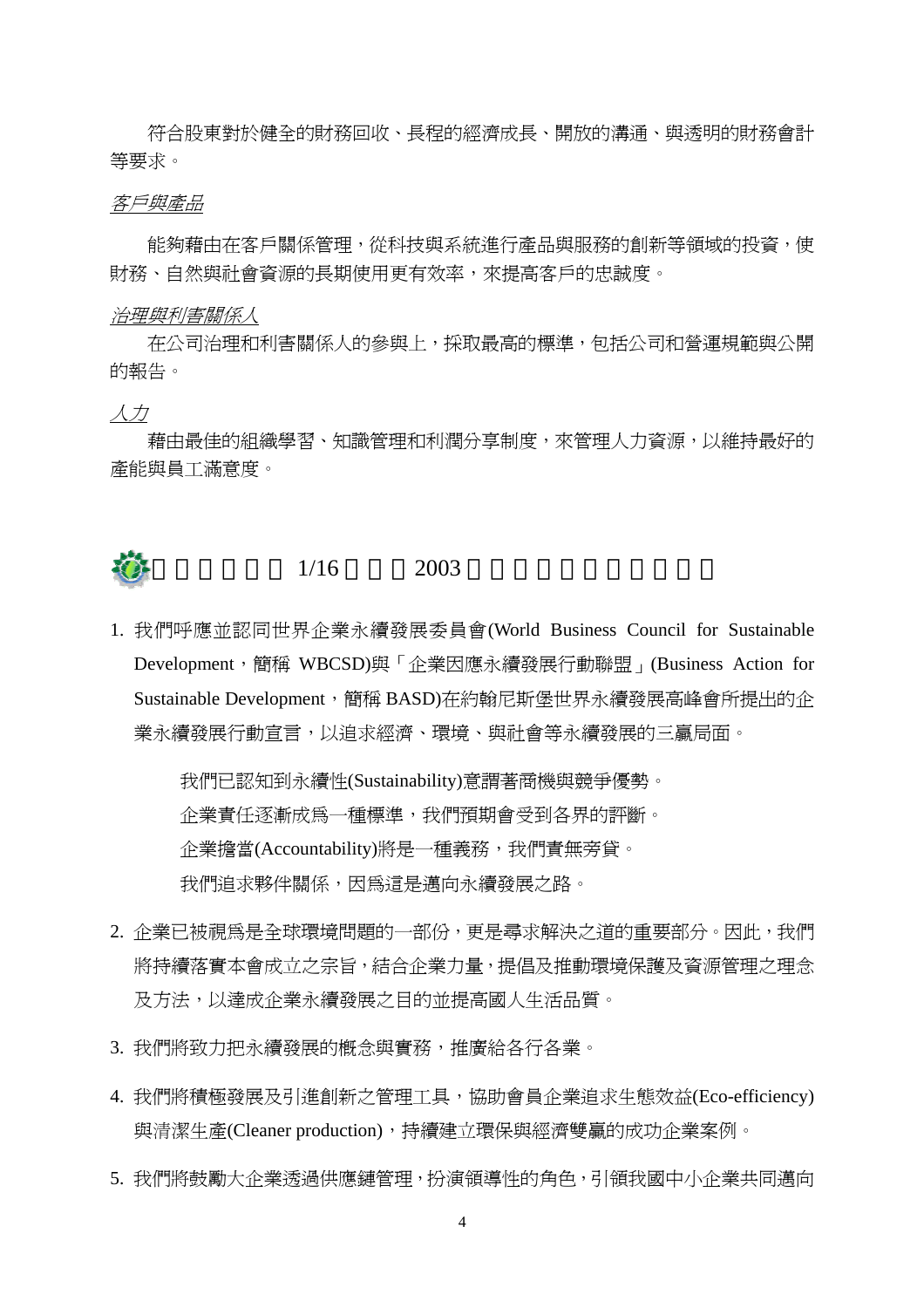永續發展,以提昇我國整體企業之國際綠色競爭力。

- 6. 我們將與先進國家同步推動企業擔當、透明化、公司治理與企業社會責任,並與公私 部門發展合作夥伴關係,共同聯手為打造一個永續的台灣而努力。
- 7. 我們將督促政府建立合理與健全的法規、營造公平公開與國際化的投資環境、建設完 善的基礎架構和提供充分的經濟工具,以鼓勵企業的創新。



2003年世界經濟論壇(World Economic Forum)年會,於元月23-28日在瑞士的Dovos 舉行,今年年會的主題為:「建立信任」(Building Trust)。6 天的會議共有 2311 位全球 各界的領袖與會,其中包括 24 位國家元首、82 位內閣首相、67 位國際組織的領導人、 13 位勞工領袖、74 位 NGOs 領導人、1300 位企業領袖、177 位學者和 282 位媒體領袖 等。

6 天中共進行了 270 場的討論,建構出整個大會主題「建立信任」的五個核心子題 為:

- 企業的挑戰 (Corporate Challenges)
- 全球經濟 (Global Economy)
- 全球治理 (Global Governance)
- 安全與地理政治(Security and Geopolitics)
- 信任與價值(Trust and Values)

世界經濟論讀的創辦人及主席 Kaus Schwab 教授指出, 在 30 年前這個論壇的會議 規模不大,議題也很單純,主要就圍繞在四個主軸:南方與北方國家、西方與東方國家、 貨幣政策的角色及自由貿易的特色。時至今日,論壇隨著時代演進,反應出交錯的複雜 性,涉及的議題更深且廣。當然,爭議與挑戰也是更大。

由於近年來永續發展、企業擔當、企業公民或企業社會責任等議題,在世界經濟論 壇從被提及的次數大量增加,到正式被列入會議討論的議程,成為各界評斷新世紀潮流 來臨與否的重要指標,值得我國企業密切關注。

[World Economic Forum](http://weforum.org/) (WEF)



### **Annual Meeting 2003**

**"Building Trust"** Davos, Switzerland, 23-28 January  $2002$ 

**Main Themes**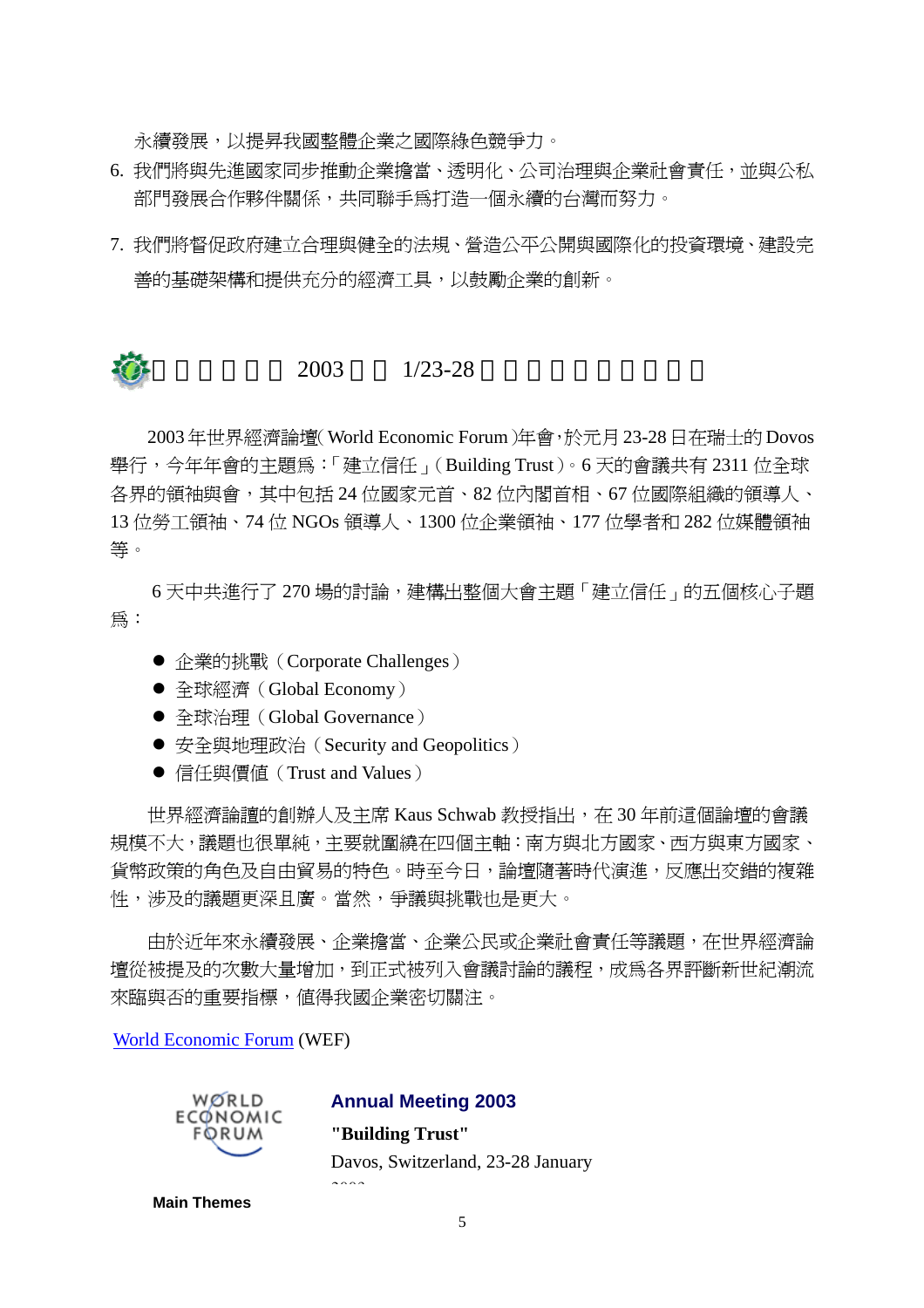- [Corporate Challenges](http://www.weforum.org/site/homepublic.nsf/Content/Annual+Meeting+2003%5CAnnual+Meeting+Theme%3A+Corporate+Challenges)
- [Global Economy](http://www.weforum.org/site/homepublic.nsf/Content/Annual+Meeting+2003%5CAnnual+Meeting+Theme%3A+Prospects+for+the+Global+Economy)
- [Global Governance](http://www.weforum.org/site/homepublic.nsf/Content/Annual+Meeting+2003%5CAnnual+Meeting+Theme%3A+Global+Governance)
- [Security and Geopolitics](http://www.weforum.org/site/homepublic.nsf/Content/Annual+Meeting+2003%5CAnnual+Meeting+Theme%3A+Security+and+Geopolitics)
- [Trust and](http://www.weforum.org/site/homepublic.nsf/Content/Annual+Meeting+2003%5CAnnual+Meeting+Theme%3A+Trust+and+Values) Values



# SustainAbility UNEP 2002

由於一連串的企業醜聞,導致各界對企業誠信及其資訊披露有更多的質疑與批判, 企業好不容易累積的信譽,一旦失信於利益相關人,可能瞬間瓦解,因此先進國家的企 業無不對建立各界對公司的信任,更加戰戰兢兢。企業社會責任及永續性報告書提供了 公司重新建立各界信任的管道之一。

英國的SustainAbility 與聯合國環境規劃署(UNEP)已完成一份 2002 年企業永續 性報告書的調查報告,書名為「信任我們」(Trust Us),目標是辨認在企業擔當(corporate accountability)方面,能為公司達到永續性三重成果(經濟、社會、環境)的最佳措施, 並予以分類。此調查分析了全球 100 家大型跨國企業的永續性報告書,並對前 50 家公 司進行深入的評比。完整報告可自網站中下載:SustainAbility <http://www.sustainability.com/home.asp>

報告 <http://www.getf.org/file/toolmanager/CustomO16F37189.pdf>



[Trust Us](http://www.sustainability.com/publications/engaging/trust-us.asp): Corporate sustainability reporting

under the microscope

**[Download Report Now](http://www.getf.org/file/toolmanager/CustomO16F37189.pdf)** (requires Adobe Acrobat Reader)

- [Trust Us introduction](http://www.sustainability.com/publications/engaging/trust-us.asp)
- [Hot Topics](http://www.sustainability.com/publications/engaging/trust-us-hot-topics.asp)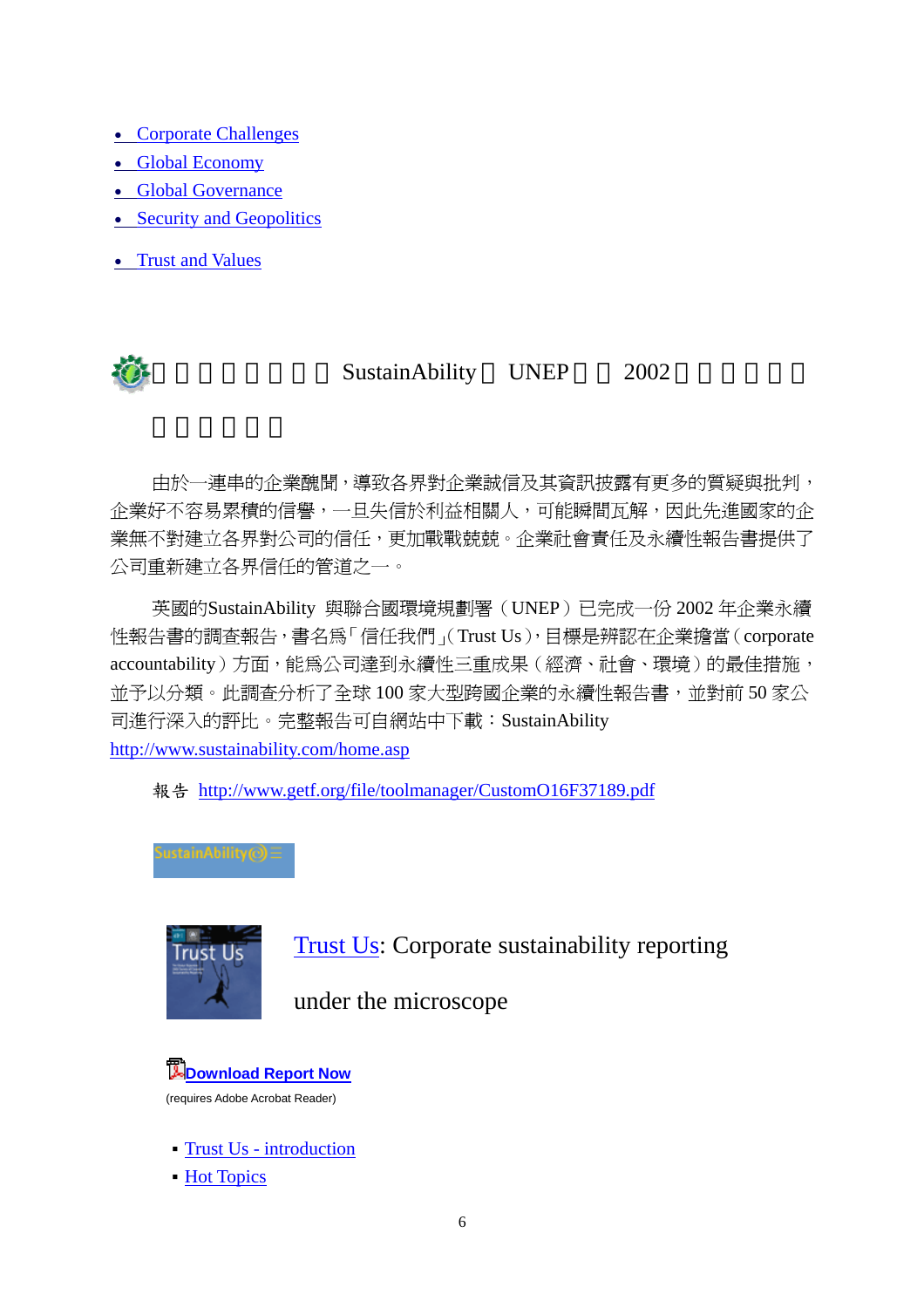- [Special Focus The GRI](http://www.sustainability.com/publications/engaging/trust-us-gri.asp)
- [Global Reporters 2000](http://www.sustainability.com/publications/engaging/global-reporters.asp)

聯合國環境規劃署 (UNEP) 與 SustainAbility 聯合進行的 2002 全球企業永續性報 告書調査報告,於 2002年11月18日向全球公佈,除了說明現況及關鍵資訊外,也指 出了未來的挑戰。由於一、二年來接踵而至的大企業假帳醜聞,使得 2002 年全球對企 業信任及透明度有高度期望。這項調查仔細且深入地檢視了全球 50 家知名跨國企業的 永續性報告書,主要發現如下:

- ✔ 透明度仍不足:僅 7 家公司獲得超過 50 分的評等,分別是合作銀行 (Co-operative Bank)、Novo Nordisk 、BAA、英國電訊(British Telecom)、Rio Tinto、Shell 及 BP。所有公司的平均總分並未超過 2000 年第一次調查結果。
- ✔ 篇幅增加,訊息不足:印刷版的報告平均頁數是 86 頁,比 2002 年調査高出 45% 但讀者對資訊的解讀仍不充份。
- 9 環境面篇幅減少,社會與經濟增加
- ✔ GRI 綱領影響力大:60% 的報告採用 GRI 的綱領,不過 GRI 仍須要聚焦,以免使 報告書呈現篇幅浮濫的狀況。

SustainAbility 董事長John Elkington指出,企業報告書的確已成為 2002 年的重要議 題,也勢必會成爲 2003 年世界經濟論壇的核心主題之一。他進一步指出,要讓企業永 續性報告書更值得信任、更成功,必須就下列幾個議題好好努力:有內容的資訊、與公 司治理相聯結、以及彌補目前與公司品牌相聯結方面出人意表的落差。完整調查報告可 從網站中查詢:[www.sustainability.com/trust-us](http://www.sustainability.com/trust-us)。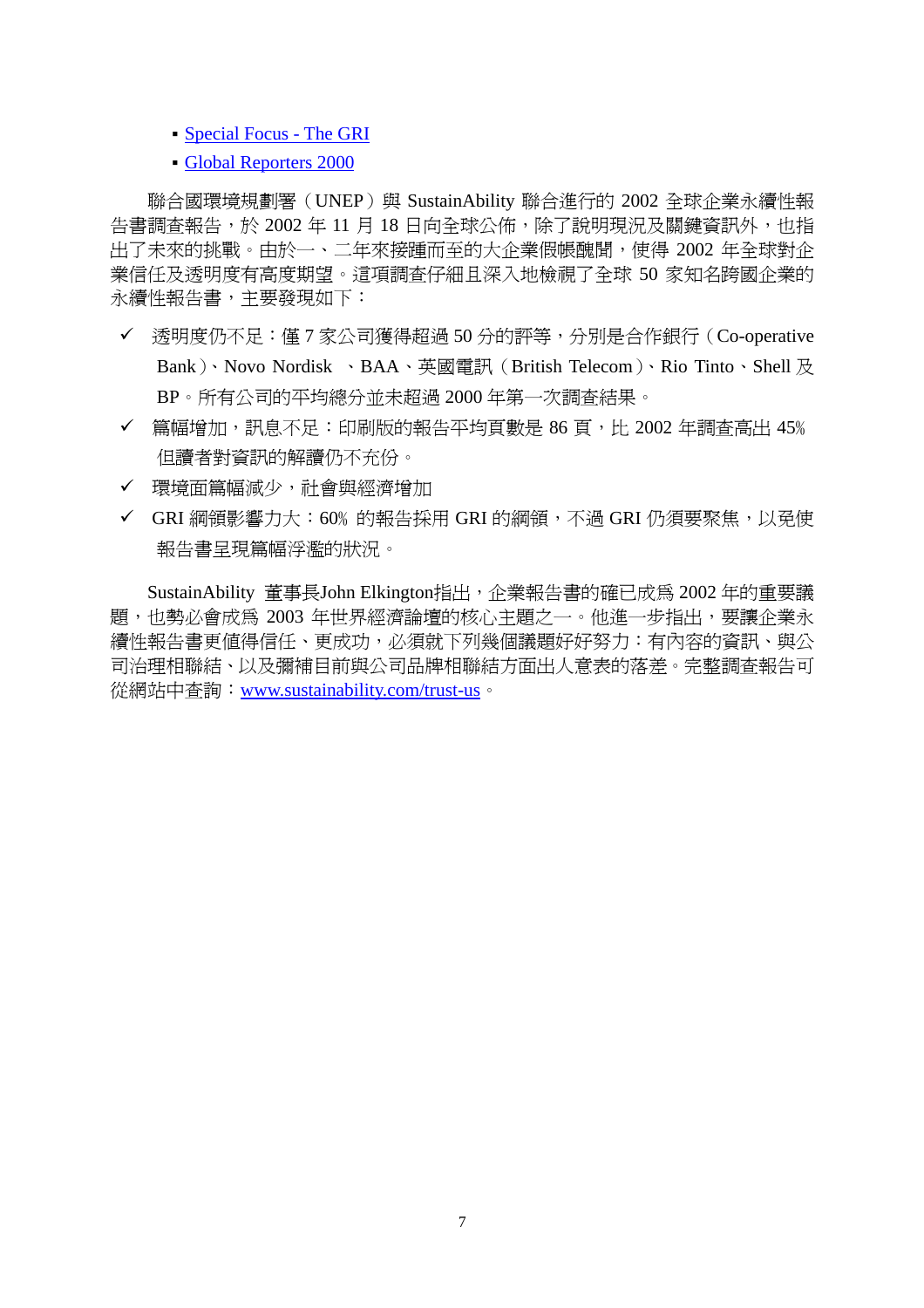### The Top 50 Reports

From an international sample of reports collected from around the world, an independent selection committee chose 100 reports as examples of best-practice sustainability reporting. From this sample, 50 were selected to be benchmarked on the basis of innovation, best-practice, and sector representation.

In alphabetical order:

- Adidas Salomon
- Alcan
- **Aracruz Celulose**
- $-$  AWG
- $BAA$
- $B = BASF$
- **Baxter International**
- **Bayer**
- BC Hydro
- **BMW Group**
- $-BP$
- Bristol-Myers Squibb
- British Airways
- **British Telecom**
- $\blacksquare$  Cable & Wireless
- Chiquita
- CIS Co-operative Insurance
- Credit Suisse Group
- Danone Group
- **-** Deutsche Telekom
- $Eskom$
- **General Motors**
- **Henkel**
- **ITT Flygt**
- $\blacksquare$  Kesko
- **Kirin Brewery**
- Manaaki Whenua
- Matsushita Electric Group
- **Novartis**

#### The Other 50 Reports

The Other 50 reports that were not benchmarked, but are also examples of leading reports are also drawn upon to further illustrate our analysis. In alphabetical order:

- **ABB** Group
- AHOLD
- Anglo American
- Axel Springer Verlag
- **Balfour Beatty**
- Cadbury Schweppes
- Camelot
- Carillion
- **City West Water**
- Conoco
- DaimlerChrylser Group
- Danisco
- **Degussa**
- Deutsche Lufthansa
- Ford Motor Company
- **Fortum**
- **Heidelberg**
- $-IBM$
- **ING Group**
- **J** Sainsbury
- **KLM Royal Dutch Airlines**
- **Lafarge**
- **Melbourne Water**
- Mohn Media
- **Newmont Australia**
- Nissan Motor Company
- Norske Skog
- **Nortel Networks**
- Novozymes
- **Nutreco**
- Premier Oil
- Rabobank Groep
- Renault Group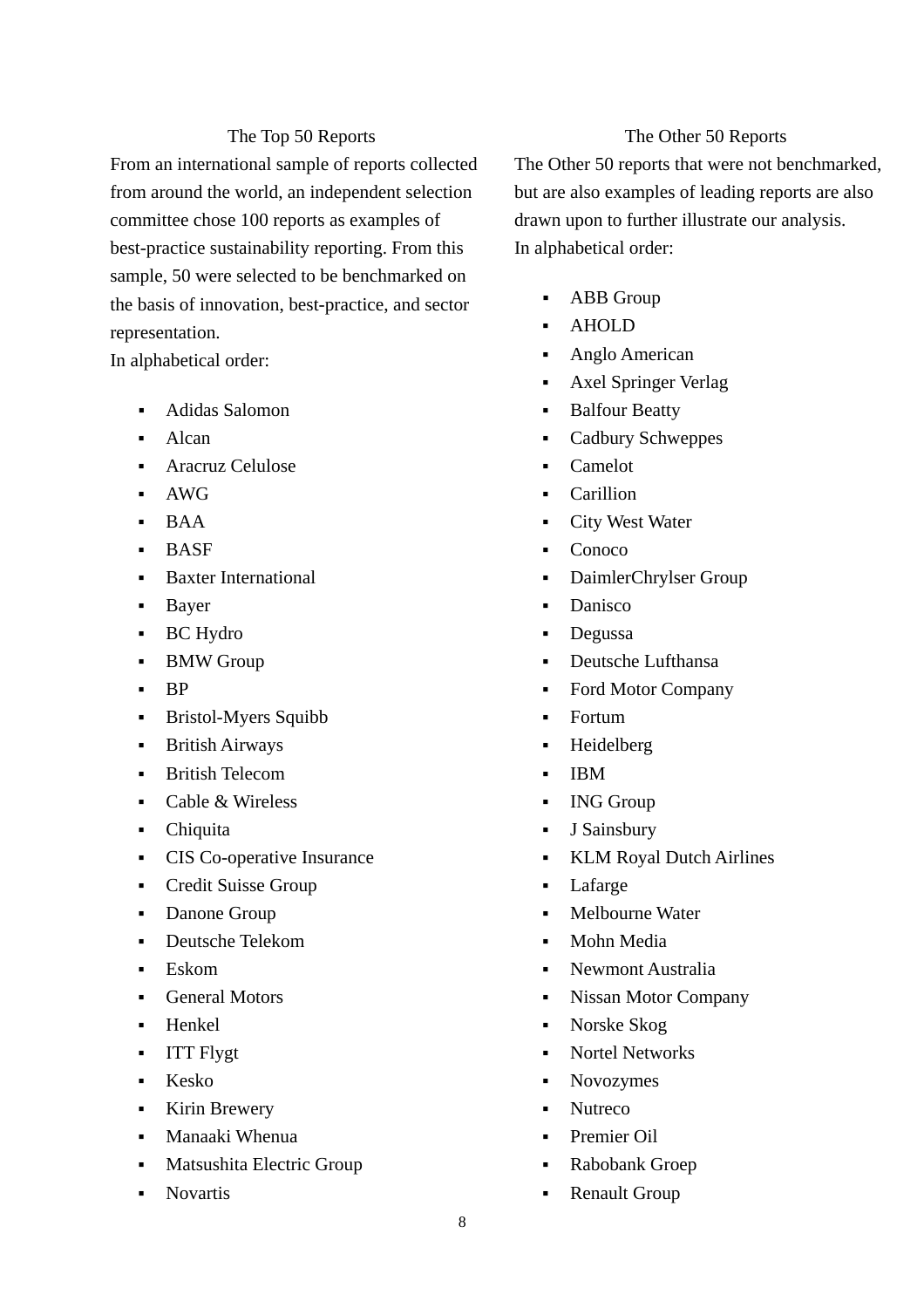- Novo Nordisk
- Procter & Gamble
- Ricoh Japan
- Rio Tinto
- RWE
- **Scandinavian Airline Systems**
- Shell
- Siemens
- Sony
- **South African Breweries**
- **Suez**
- Suncor Energy
- **Swiss Re**
- **TEPCO**
- **Tesco**
- The Co-operative Bank
- Toyota Motor Corporation
- **-** Unilever
- **-** United Utilities
- Volkswagen Group
- WMC



- SCA Svenska Cellulosa
- Southern Sun Group
- MTR
- Stora Enso
- Sunoco
- Sydney Water
- Talisman
- **Tata Steel**
- Telecom Italia
- TotalFinaElf
- **TXU**
- Vivendi Universal
- Wartsila
- Watercare Services
- Westpac Bank
- Yasuda Fire and Marine Ins.Co.



為了承諾及落實世界永續發展高峰會對提高企業擔當(corporate accountability)的 結論,世界企業永續發展委員會(WBCSD)特別在元月份推出了一個網路版入門指引, 促進及協助企業瞭解與製作永續發展報告書。入門指引提供一些重要資訊,包括:

1、 報告範例

來自 14 種產業的 43 家公司之範例,並且會不斷擴充。

2、 步驟的指引

不僅可協助公司編撰或改進其報告書,也可作為檢核表。

此網路入門指引會是一個動態的工具庫,因為報告書的發展日新月異,WBCSD 會 提供最新的資訊。WBCSD 並不企圖把永續發展報告書標準化,因為沒有彈性的標準化 格式,無法滿足企業資訊披露的實際需求。網址為:http://www.wbcsd.org。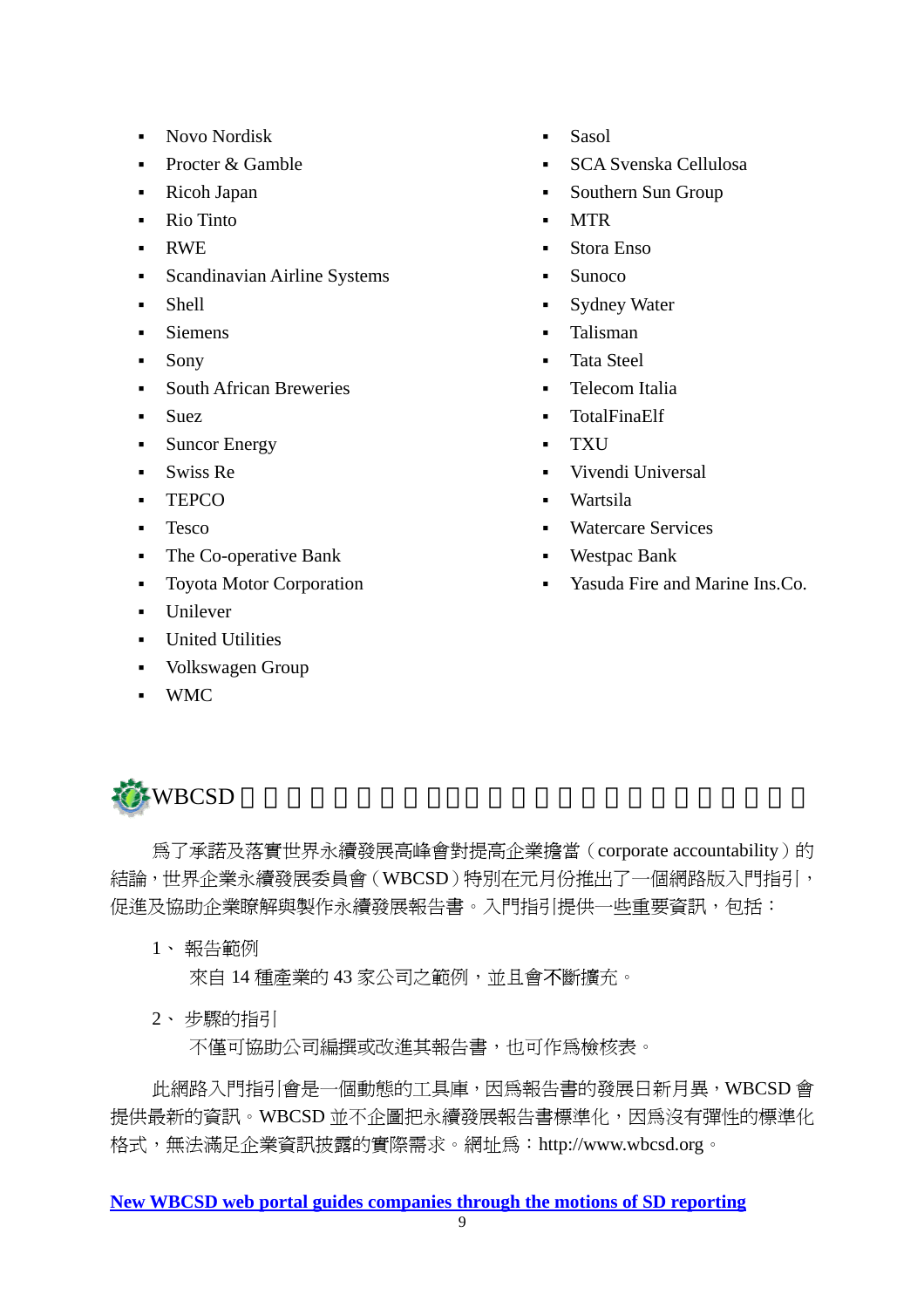

*Geneva (16 January 2003*) – Following the Johannesburg Summit call on the corporate sector for increased accountability, the World Business Council for Sustainable Development (WBCSD) is launching a web-based "reporting portal" to bolster companies' efforts to report on their sustainable development activities.



近年來日本中大型企業發行環境報告書的案例,如雨後春筍不斷增加,地方政府與 大學也相繼投入,不落人後。雖然印刷版的報告書仍是主力,不過也有不少公司發行網 路版的報告書。

日本公司的這股風潮源自 1990 年代中期,當時許多公司開始陸續取得 ISO 14001 的驗證,當時日本有一些非政府組織扮演了催生及宣導企業環境報告書的角色,包括 Valdez Society 和環境稽核研究團體(Environmental Auditing Research Group)等。日本 近來也有愈來愈多人認知到企業擔當(accountability)的議題,而披露環境資訊被視為 是負責任的做法。

依據日本環境廳 2001 會計年度的調查,在 2644 家上市公司,及員工超過 500 人以 上的 3716 家未上市公司中,已披露環境資訊的比例為 31.1% ,較 2000 年上升 3.2% , 其中上市公司的比例為 38.9%, 較 2000 年上升了 11.4% 。上述已披露環境資訊的日本 公司共有 579 家日本公司(佔 20%)在 2001 年發行了環境報告書,有 347 家日本公司 (佔 12﹪)說未來幾年會繼續發行。

[http://www.japanfs.org/db/database.cgi?cmd=dp&num=58&UserNum=&Pass=&AdminPass](http://www.japanfs.org/db/database.cgi?cmd=dp&num=58&UserNum=&Pass=&AdminPass=&dp=data_e.html)  $=\&dp=\text{data}\_\text{e.html}$ 

為了協助日本企業製作環境報告書,日本環境廳在 2001 年 2 月公布了一套指引:

網址: <http://www.env.go.jp/en/ssee/erg2000.pdf>

同時也公布了一套環境績效指標的指引: 網址:<http://www.env.go.jp/en/ssee/o-epi2000.pdf>

共通的指引有助於不同報告間的評比,現在這二套指引均仍在修訂中。日本的經 濟、貿易與工業部,也自行公布了一套環境報告書的指引。

日本環境廳為了促進更多的公司發行環境報告書,特別組成了一個推動小組,預計 在 2002 年會計年度終止前 (2003 年 3 月 ), 提出推動方案的討論結果。在此之前, 為了 使讀者對報告書更瞭解,日本環境廳設立了一個「環境報告書的資料庫」:

網址: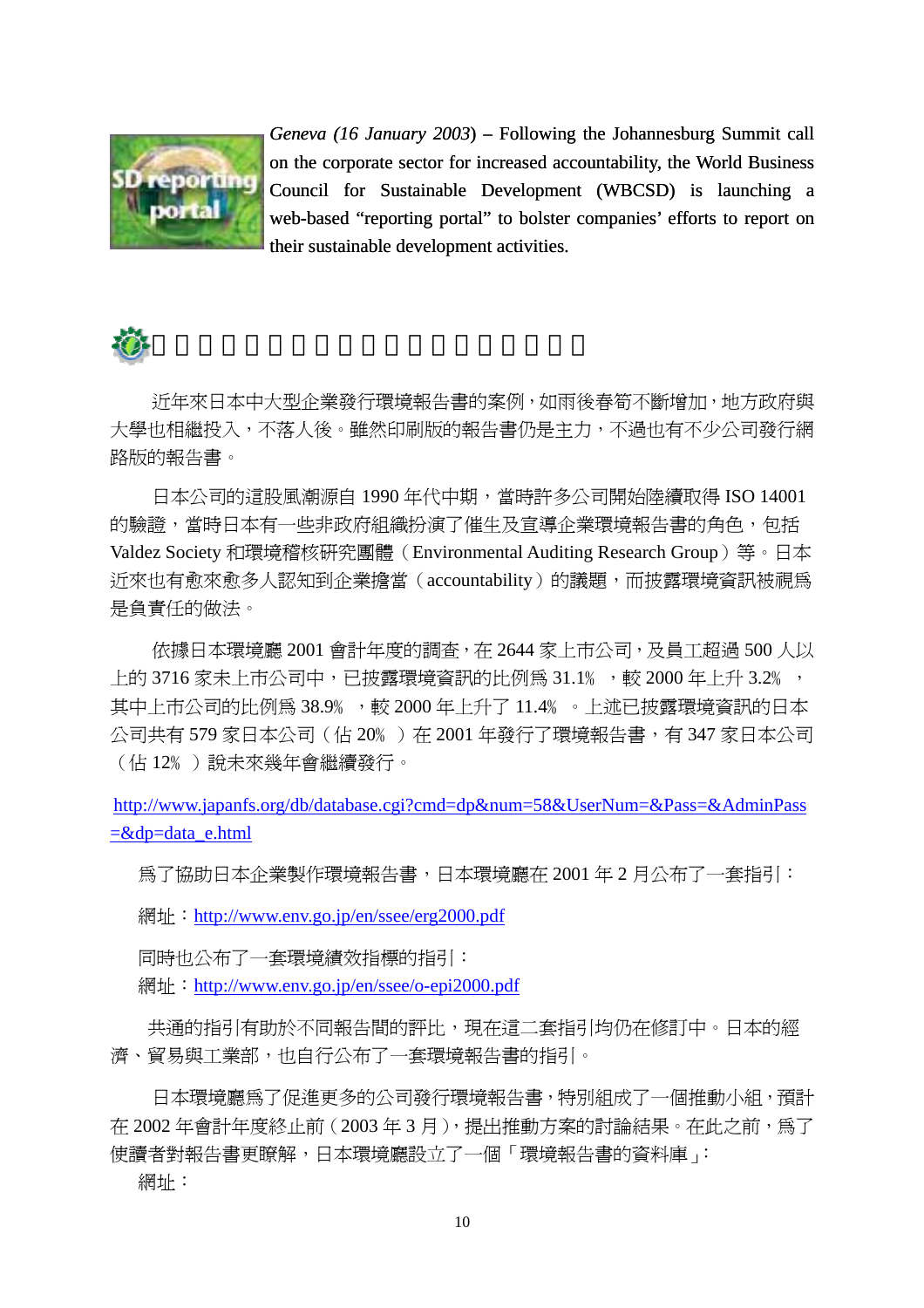[http://www.japanfs.org/db/database.cgi?cmd=dp&num=118&UserNum=&Pass=&Admin](http://www.japanfs.org/db/database.cgi?cmd=dp&num=118&UserNum=&Pass=&AdminPass=&dp=data_e.html) [Pass=&dp=data\\_e.html](http://www.japanfs.org/db/database.cgi?cmd=dp&num=118&UserNum=&Pass=&AdminPass=&dp=data_e.html)

環境廳的「全球環境資訊中心 (東京)」,也提供了一個環境報告書的網路圖書室, 供民眾查閱:

網址:<http://www.geic.or.jp/>

日本在 1998 年由公司、組織、大學及一般公民,聯合成立了一個「日本環境報告書 網路」(Network for Environmental Reporting),舉辦許多會議、研究及交流的活動。

日本目現有二個環境報告書的獎項,一個是始於 1997 年的「環境報告書獎」由「全 球環境論壇」贊助,日本環境廳支持。2002 年會計年度共評選 293 本報告,28 家獲獎, 首獎由日本松下器的 2002 年環境永續性報告書獲得

(<http://matsushita.co.jp/environment/en/index.html>)。

另外一個獎項稱為「綠色報告書獎」(Green Reporting Award),由綠色報告論壇及 Toyo Keizai 出版公司共同贊助,2002 年的金牌獎頒給 Seiyu 聯鎖百貨公司。

企業環境報告書的主要讀者為客戶、股東、投資人、員工和當地居民。為了與當地 居民溝通,而發行單一廠址的報告書,案例也是日愈增多。此外,也有一些特殊的報告 書活動,例如東芝公司研發中心即針對兒童發行了環境報告書。

日本金融業的「環保型投資基金」與社會責任型投資的興起,更是為環境報告書推 波助瀾,因為這是評等與篩選投資標的主要資訊來源。

許多日本公司應用環境報告書作為公司員工環保教育的教材,公司也樂於參與主辦 相關的會議,分享及交流心得與經驗,並和利益相關人進行溝通

最近日本公司的環境報告書無論在量和質上,都有大幅成長,尤其是近一、二年, 蛻變成永續性報告書的趨勢格外明顯,資訊更擴及經濟、環境與社會三個領域。2002 年 6月日本「環境報告書網路」的調查顯示,日本公司已發行或將發行永續性報告書的家 數直線上升。2002年秋季日本的 GRI 論壇成立,目標在使日本公司的報告書提昇到國際 領先水準,並把日本觀點提供給 GRI。

從以上的報導,我們可以瞭解日本公司在環境或永續報告書的發展,與歐洲先進國 家可謂是不遑多讓,不僅大企業如此,中型企業也前仆後繼地跟進。

試問,台灣向來自詡為以外貿為導向的國家,有可能自外於這波全球性的潮流嗎?

\*\*\*\*\*\*\*\*\*\*\*\*\*\*\*\*\*\*\*\*\*\*\*\*\*\*\*\*\*\*\*\*\*\*\*\*\*\*\*\*\*\*\*\*\*\*\*\*\*\*\*\*\*\*\*\*\*\*\*\*\*\*\*\*\*\*\*\*\*\*\*\*\*\*\*